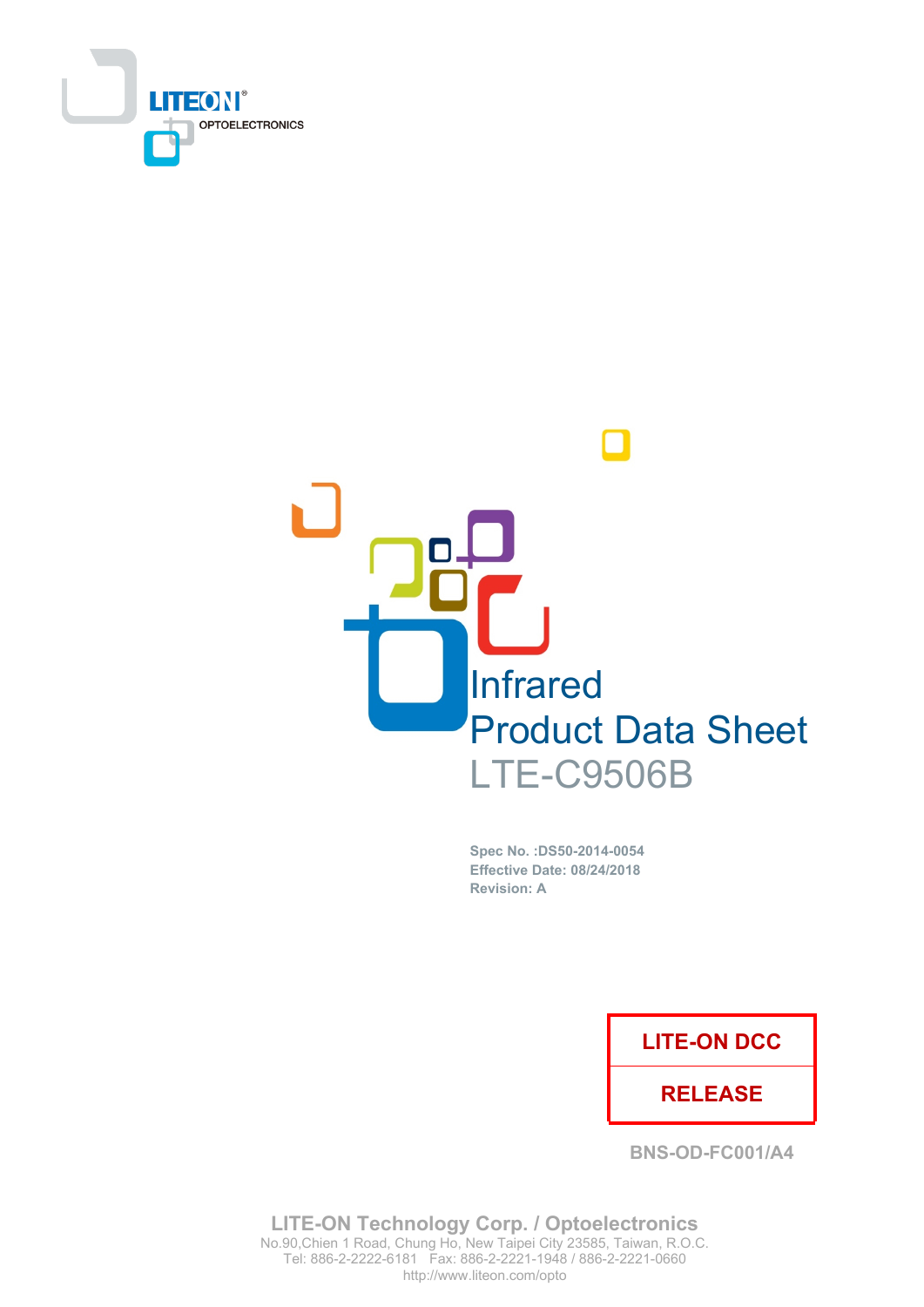

## **IR Emitter and Detector LTE-C9506B**

### 1. Description

Lite-On offers a broad range of discrete infrared components for application such as remote control, IR wireless data transmission, security alarm & etc. Customers need infrared solutions featuring high power, high speed and wide viewing angels. The product line includes GaAs 940nm IREDs, AIGaAs high speed 850nm IREDs, PIN Photodiodes and Phototransistors. Photodiodes and Phototransistors can be provided with a filter that reduces digital light noise in the sensor function, which enables a high signal-to-noise ratio.

### 1.1. Features

- Meet RoHS, Green Product.  $\blacksquare$
- Package In 8mm Tape On 7" Diameter Reels..  $\blacksquare$
- Compatible With Automatic Placement Equipment.  $\blacksquare$
- Compatible With Infrared Reflow Solder Process.  $\blacksquare$
- EIA STD package.  $\blacksquare$
- Peak wavelength  $\lambda$ p=850nm  $\blacksquare$
- Dome lens of Black.

#### **1.2. Applications**

- Infrared emitter
- **PCB Mounted Infrared Sensor**



#### **Notes:**

- 1. All dimensions are in millimeters (inches).
- 2. Tolerance is ±0.1mm (.004") unless otherwise noted.
- 3. Specifications are subject to change without notice.

Part No.: LTE-C9506B BNS-OD-FC 002/A4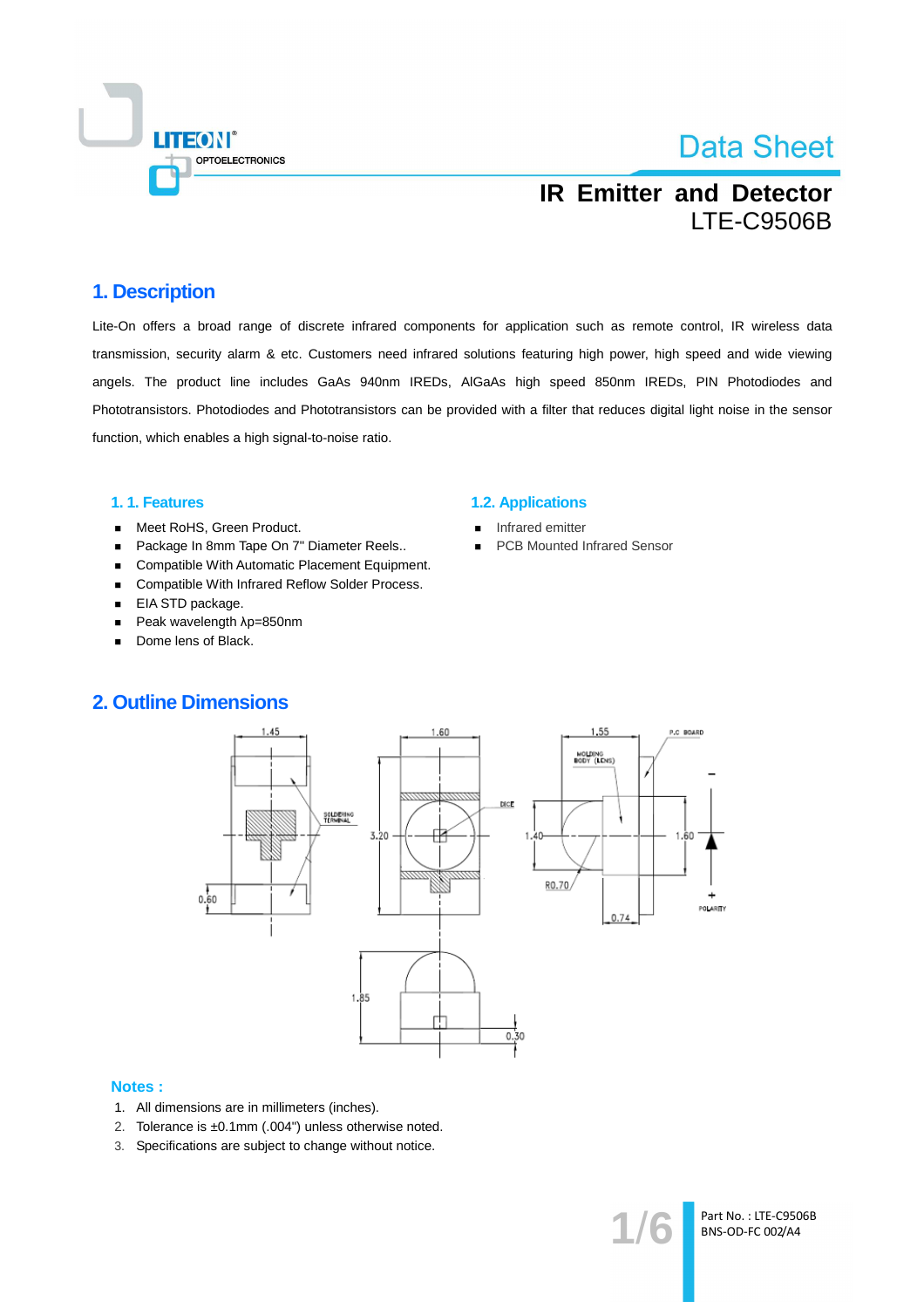

## **IR Emitter and Detector LTE-C9506B**

## 3. Absolute Maximum Ratings at TA=25°C

| <b>Parameter</b>                         | <b>Maximum Rating</b>    | <b>Unit</b> |  |
|------------------------------------------|--------------------------|-------------|--|
| <b>Power Dissipation</b>                 | 100                      | mW          |  |
| Peak Forward Current(300pps, 10µs pulse) | 800                      | mA          |  |
| <b>DC Forward Current</b>                | 60                       | mA          |  |
| <b>Reverse Voltage</b>                   | 5                        | V           |  |
| <b>Operating Temperature Range</b>       | $-40C$ to $+85C$         |             |  |
| Storage Temperature Range                | -55°C to + 100°C         |             |  |
| Infrared Soldering Condition             | 260℃ for 10 Seconds Max. |             |  |

## 4. Electrical / Optical Characteristics at TA=25°C

| <b>Parameter</b>         | <b>Symbol</b>   | Min. | Typ.           | Max.                     | <b>Unit</b> | <b>Test Condition</b> |
|--------------------------|-----------------|------|----------------|--------------------------|-------------|-----------------------|
| Radiant Intensity        | ΙE              | 10   | 20             | ٠                        | mW/sr       | $I_F = 20mA$          |
| Peak Emission Wavelength | $\lambda$ Peak  |      | 850            | $\overline{\phantom{0}}$ | nm          | $I_F = 20mA$          |
| Spectral Line Half-Width | Δλ              |      | 50             | $\overline{\phantom{0}}$ | nm          | $I_F = 20mA$          |
| <b>Forward Voltage</b>   | VF              |      | 1.4            | 1.7                      | V           | $I_F = 20mA$          |
| <b>Reverse Current</b>   | <sup>I</sup> R  |      | $\blacksquare$ | 10                       | μA          | $V_R = 5V$            |
| Viewing Angle            | $2\theta_{1/2}$ |      | 20             | -                        | deg         |                       |

**NOTE:** 

1.  $\theta_{1/2}$  is the off-axis angle at which the luminous intensity is half the axial luminous intensity.

2. The dominant wavelength, Ad is derived from the CIE chromaticity diagram and represents the single wavelength which defines the color of the device.

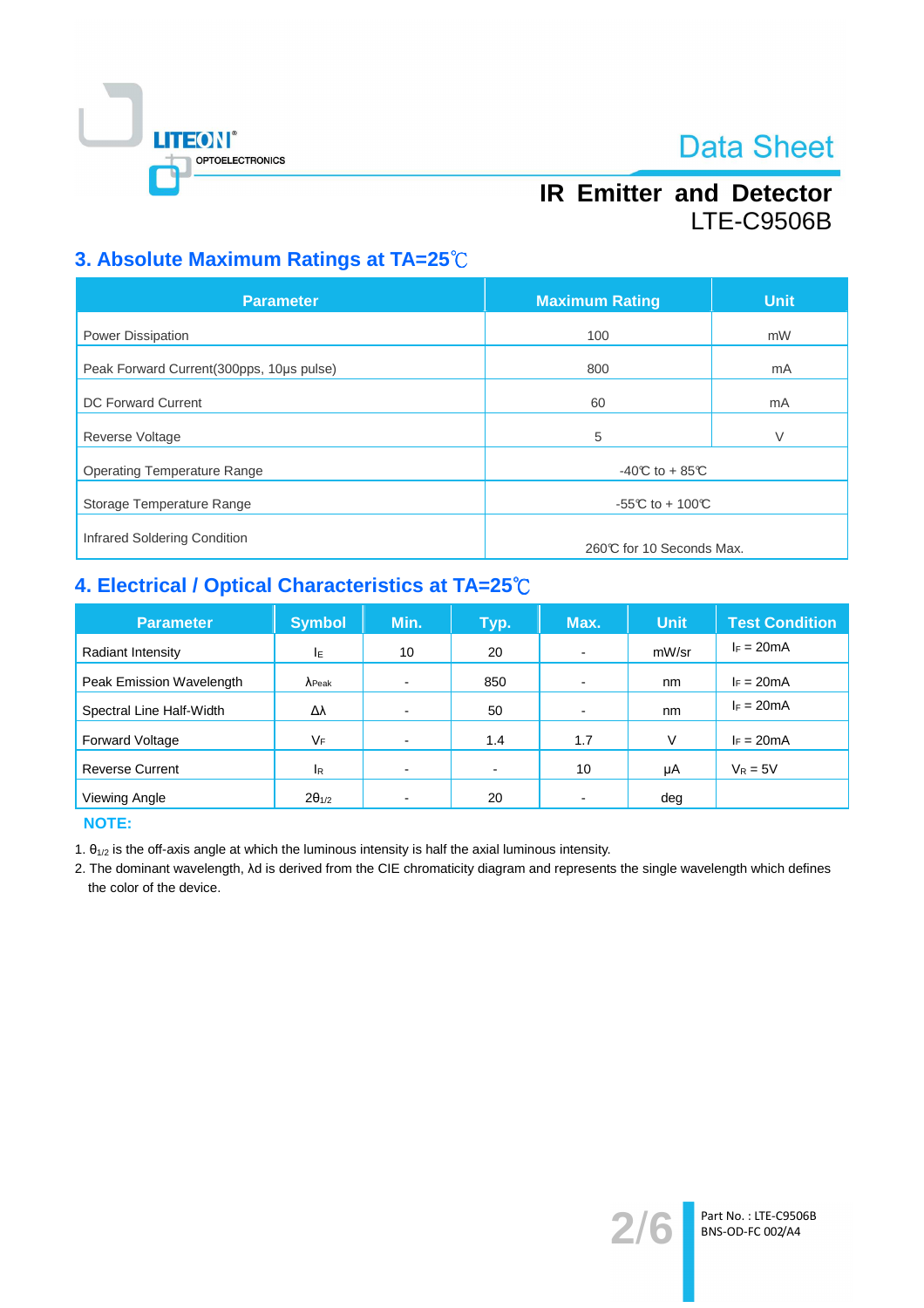

## **IR Emitter and Detector LTE-C9506B**

### 5. Typical Electrical / Optical Characteristics Curves

(25℃ Ambient Temperature Unless Otherwise Noted)

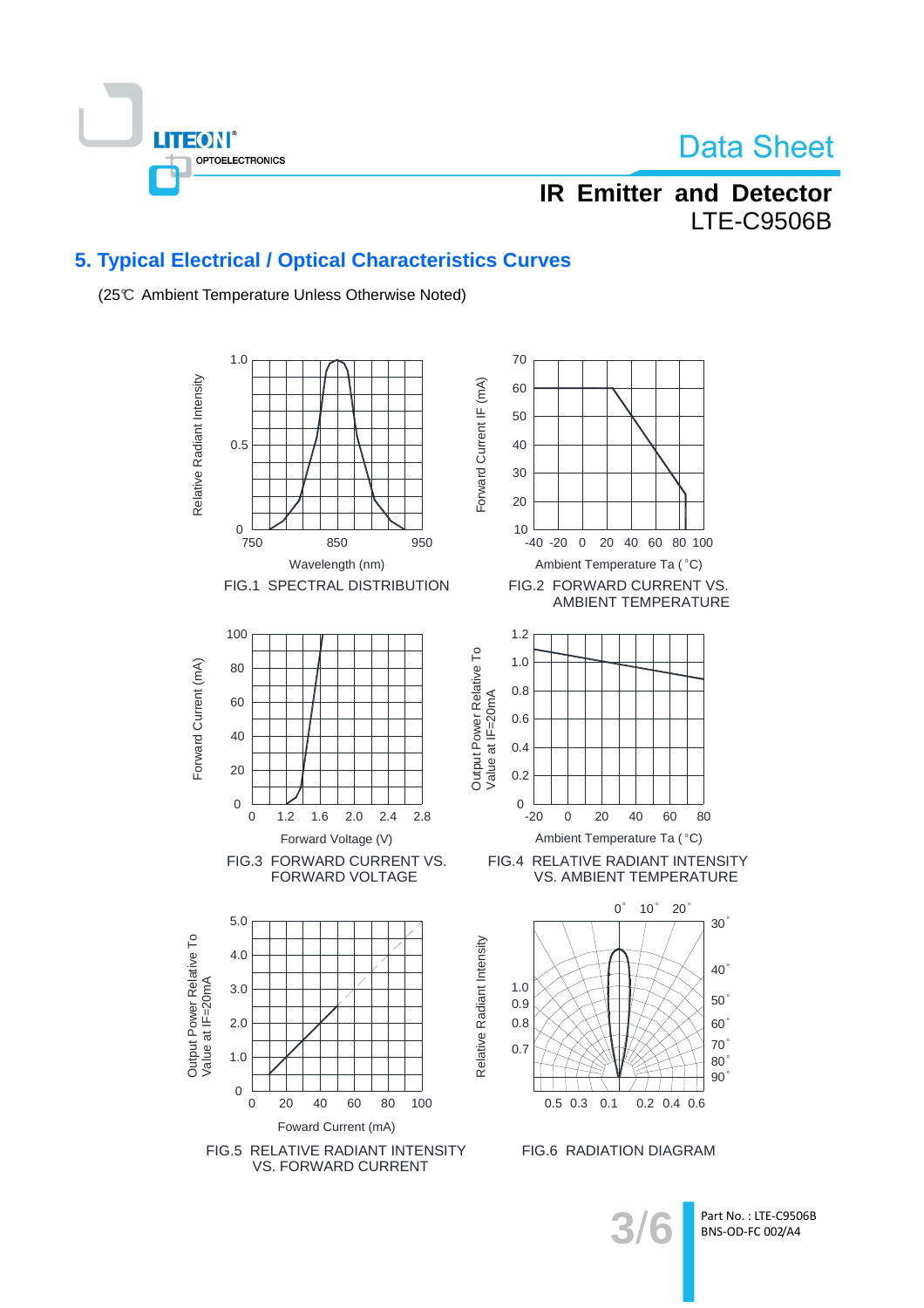

## **IR Emitter and Detector LTE-C9506B**

### **6. Suggest Soldering Pad Dimensions**



### 7. Package Dimensions Of Tape And Reel



Note: All dimensions are in millimeters (inches).

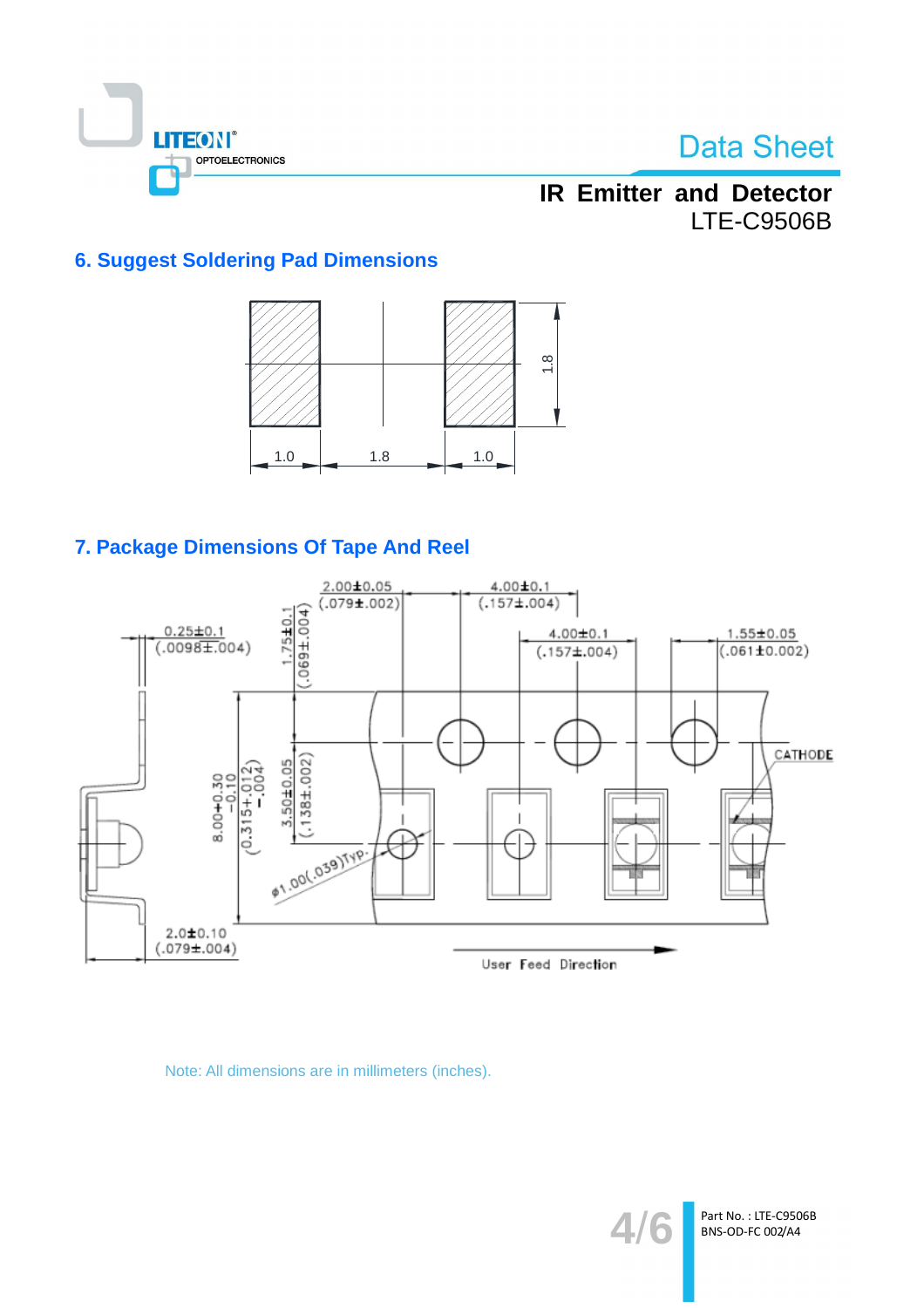

Note: 1. Empty component pockets sealed with top cover tape.

- 2.7 inch reel-2000 pieces per reel.
- 3. Minimum packing quantity is 500 pcs for remainders.
- 4. The maximum number of consecutive missing parts is two.
- 5. In accordance with ANSI/EIA 481-1-A-1994 specifications.

### **8. CAUTION**

### **8.1. Application**

The LEDs described here are intended to be used for ordinary electronic equipment (such as office equipment, communication equipment and household applications). Consult Liteon's Sales in advance for information on applications in which exceptional reliability is required, particularly when the failure or malfunction of the LEDs may directly jeopardize life or health (such as in aviation, transportation, traffic control equipment, medical and life support systems and safety devices).

#### 8.2. Storage

The package is sealed:

**TEON** 

The LEDs should be stored at 30°C or less and 90%RH or less. And the LEDs are limited to use within one year, while the LEDs is packed in moisture-proof package with the desiccants inside.

The package is opened:

The storage ambient for the LEDs should not exceed 30°C temperature or 60% relative humidity.

It is recommended that LEDs out of their original packaging are IR-reflowed within one week hrs.

For extended storage out of their original packaging, it is recommended that the LEDs be stored in a sealed container with appropriate desiccant, or in a desiccators with nitrogen ambient.

LEDs stored out of their original packaging for more than one week hrs should be baked at about 60 deg C for at least 20 hours before solder assembly.

#### 8.3. Cleaning

Use alcohol-based cleaning solvents such as isopropyl alcohol to clean the LEDs if necessary.